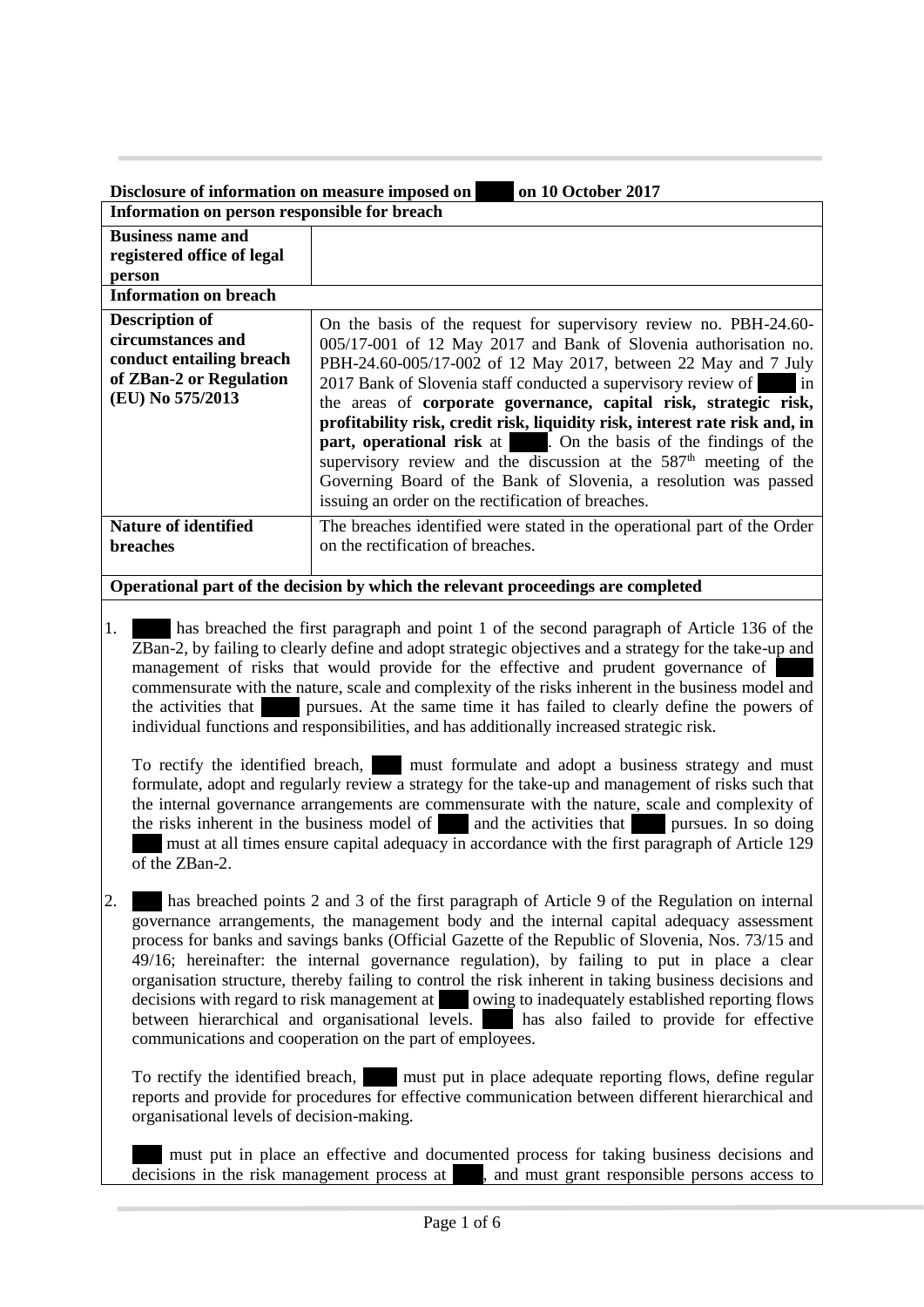information that is material to the proper exercise of their powers and responsibilities.

- 3. has breached:
	- Points 1 and 2 of the first paragraph of Article 128 of the ZBan-2 in connection with Articles 9 and 13, the first paragraph of Article 32 and the fourth paragraph of Article 33 of the internal governance regulation, by failing, as a result of the inadequate HR policy of  $\blacksquare$ , to provide for a sufficient number of qualified employees with regard to the operational needs, and the scale and complexity of the risk management function for the risks inherent in the business model and risk profile of ........ Within the risk management function, ....... has also failed to provide for adequate internal controls, by failing to ensure the requisite segregation of powers and responsibilities in the implementation of work procedures, in particular organisational separation, the implementation of the four eyes principle, and mutual vetting.
	- The second paragraph of Article 38 of the internal governance regulation, by allowing persons who perform tasks of the risk management function in the areas of credit risk, liquidity risk and interest rate risk to perform other tasks owing to which a conflict of interest could arise (e.g. the same employee performs both functions: measurement and management of liquidity risk, and assessment of the value of real estate for the purposes of calculating individual impairments).
	- The second paragraph of Article 138 and the second paragraph of Article 147 of the ZBan-2 in connection with Articles 9 and 13 and the first paragraph of Article 20 of the internal governance regulation, by failing, as a result of inadequate HR policy, to provide for a sufficient number of qualified employees with regard to operational needs, and the scale and complexity of the risks inherent in the risk management function, and in the back-office function, in areas where ....... does not have suitable replacement staff.

To rectify the identified breaches, ....... must modify its organisational structure to ensure the requisite organisational separation between the risk measurement function and the risk management function in the areas of credit risk, liquidity risk and interest rate risk.

must draw up analysis and upgrade its HR policy to provide for a sufficient number of qualified employees. In so doing it must also provide for adequate deputisation for the responsible person performing the risk management function and the responsible person performing the backoffice function. In drawing up the analysis and upgrading the HR policy, must take account of the nature, scale and complexity of the risks inherent in its business model, and the requirements with regard to the effective implementation of risk management processes at

4. ....... has breached point 2 of the first paragraph of Article 128 of the ZBan-2 in connection with the fourth and fifth paragraphs of Article 138 of the ZBan-2 (risk management function), the first paragraph of Article 147 of the ZBan-2 (risk management strategy and policy), and the first and second paragraphs of Article 148 of the ZBan-2 (risk management activities), by having deficiencies in its internal governance arrangements in the identification, assessment and reporting of risks, the preparation of a risk management strategy, and the formulation of a comprehensive overview of the risks to which is or could be exposed in its operations. Direct access to the supervisory board of ............ has not been ensured for the head of the risk management function. has failed to formulate and adopt risk management strategies and policies for all significant risks. The risk reporting system is incomplete. ....... has failed to define risk management activities and procedures for all significant risks.

To rectify the aforementioned breach, ....... must ensure that all significant risks are identified, assessed and measured, and reported on adequately. The active participation of the risk management function in the drafting of the risk management strategy of and in all important management function in the drafting of the risk management strategy of decisions regarding risk management must be facilitated. The risk management function must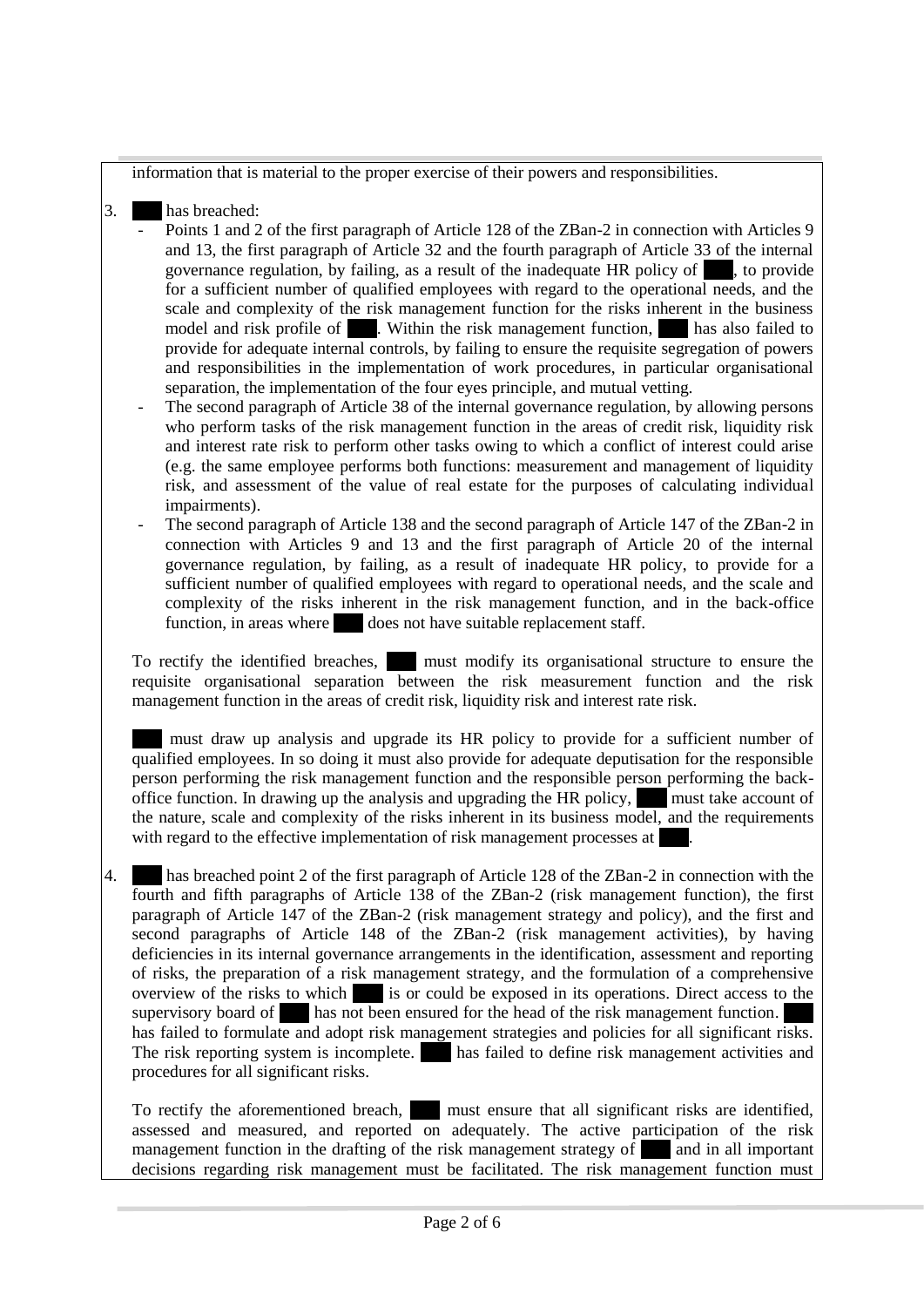ensure the formulation of a comprehensive overview of risk. Direct access to the supervisory board must be ensured for the head of the risk management function. The procedures and activities of the risk management function must be formally set out and appropriately documented.

....... must formulate and adopt strategies and policies for the management of all significant risks. The management board must put in place an effective risk reporting system.

....... must formulate an action plan for managing risks in accordance with the adopted strategies and policies that includes, in particular, procedures for identifying, measuring or assessing, and controlling risks, and a method for monitoring the implementation of those procedures.

....... must set out and appropriately document the procedures and activities for managing each type of risk to which it is or could be exposed in connection with the specific types of services that it provides.

- 5. has breached:
	- Point 2 of the first paragraph of Article 7 of the internal governance regulation in connection with section 2.1.1 of Appendix 1 of the internal governance regulation, by retaining in force a Methodology of work in the formulation of credit assessments that is still based on the ZBan-1. The bases for the determination of credit assessments and for assignment to appropriate rating grades are cited in the methodology. ....... generally assigns new clients to rating grade B, although this is not officially stated anywhere. Practically all credit assessment opinions are formulated by the head of monitoring and control, who does not have a suitable replacement. It is necessary to update and harmonise the methodology with applicable primary and secondary banking legislation.
	- The first and second paragraphs of Article 131 of the ZBan-2 in connection with the second paragraph of Article 79 of the internal governance regulation, by failing to ensure that the opinion on a particular investment (before credit approval) contains information about the internal capital requirements.

To rectify the aforementioned breach, must regularly (at least once a year) review the adequacy of the risk management strategies and policies, including ensuring that they are updated in relation to the impact of factors in the internal and external environment of . In this connection ....... must update the existing methodology of work in the formulation of credit assessments in accordance with section 2.1.1 of Appendix 1 of the internal governance regulation. The process for the classification of new clients must also be included in the methodology.

must put in place appropriate, effective and comprehensive strategies and processes to continuously assess and provide for the amounts, types and distribution of internal capital that it deems necessary as coverage with respect to the attributes and scale of the risks to which it is or could be exposed in its operations. The must ensure on the basis of regular reviews that the strategies and processes are comprehensive and commensurate with the nature, scale and complexity of the activities that it pursues, and must provide for internal capital to cover such risks. The management board must ensure that the results of the ICAAP, including the internal capital requirement and the internal capital assessment, are taken into account in the adoption of the business decisions of  $\blacksquare$ , in the definition and adoption of risk strategies, the risk propensity and the risk absorption capacity, and in the long-term capital planning of . A credit assessment opinion must be supplemented by an indication of the additional capital requirements and internal capital requirement, at least for the purposes of legal transactions that require the consent of the supervisory board pursuant to the first paragraph of Article 164 of the ZBan-2.

has breached Article 13 of the Regulation on the assessment of credit risk losses of banks and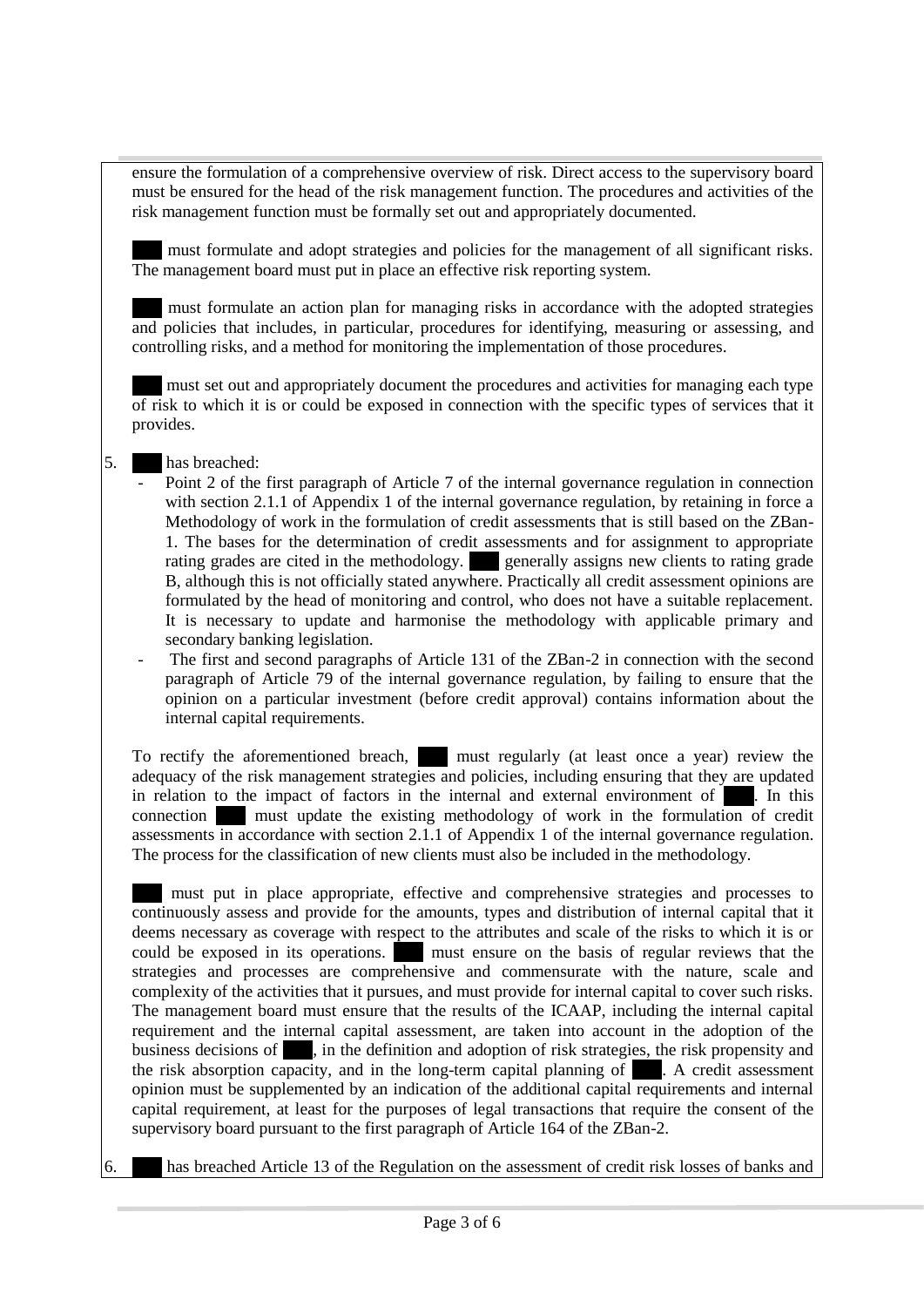savings banks (Official Gazette of the Republic of Slovenia, No. 50/15; hereinafter: the loss assessment regulation) and section 3.4 of Appendix 1 of the internal governance regulation, by retaining in force internal guidelines on credit protection that do not comply with applicable legislation. Residential real estate and commercial real estate are also valued by means of generalised market values (hereinafter: the SMARS valuation) without the opinion of an independent appraiser. The values are outdated, and old sale and purchase agreements have also been taken into account. The subject of the collateral and the collateral value are questionable as a result. The SMARS valuation is perhaps justifiable for the perspective of conservativeness, but this method does not comply with applicable legislation, and in many cases fails to disclose the true state of real estate collateral. Evidence of insurance policies and confirmation of assignment in its favour is missing from the credit files.

To rectify the aforementioned breach, ....... must update its bylaws on monitoring the value of credit protection in accordance with Article 13 of the loss assessment regulation. Real estate collateral must be valued in accordance with the second paragraph of Article 13 of the loss assessment regulation, and its value must be monitored in accordance with the fourth and fifth paragraphs of Article 13 of the loss assessment regulation. In the case of credit protection by means of a mortgage, when the real estate collateral is not in its possession must have at least the following documentation in accordance with the third paragraph of Article 13 of the loss assessment regulation:

- a directly enforceable notarial record of credit protection in the form of the entry of a mortgage on the pledger's real estate or of credit protection in the form of the establishment of a land debt via an entry in the land register and the issue of a land deed, and, when necessary, evidence that the real estate is justifiably in the possession of another;
- a final court decision allowing the entry of a mortgage or land debt on real estate in the land register with a notarial record of the conclusion of an agreement on the pledging of real estate, and, when necessary, evidence that the real estate is justifiably in the possession of another,
- a current extract from the land register,
- an insurance policy for the real estate assigned to the bank, and
- a real estate valuation report determined in accordance with the second paragraph of the aforementioned article, which the bank obtains when establishing the real estate collateral.

must provide for regular monitoring of the value and legal certainty of credit protection at appropriate time intervals beginning from the approval of the transaction, which depends on the type of credit protection. ....... must monitor the value of credit protection more frequently in the event of significant changes in market conditions of relevance to the credit protection, and must review it each time that the information at the disposal of ......... indicates a significant decline in the value of the credit protection. ....... must put in place processes to ensure:

- the monitoring of the value of credit protection, including a definition of the criteria requiring the revaluation of the credit protection with regard to the market situation;
- the monitoring of the LTV ratio;
- the independence of the valuation of credit protection, even in cases when the valuation is provided by a third party;
- the determination of the level of correlation between the value of the credit protection and the debtor's credit quality;
- special treatment of credit protection whose value is very volatile and/or that is the subject of a very lengthy realisation process;
- the vetting of the legal certainty and enforceability of the credit protection received.

7. ....... has infringed point 2 of the first paragraph of Article 128 of the ZBan-2 in connection with Article 142 of the ZBan-2 (internal audit function), by having deficiencies in its internal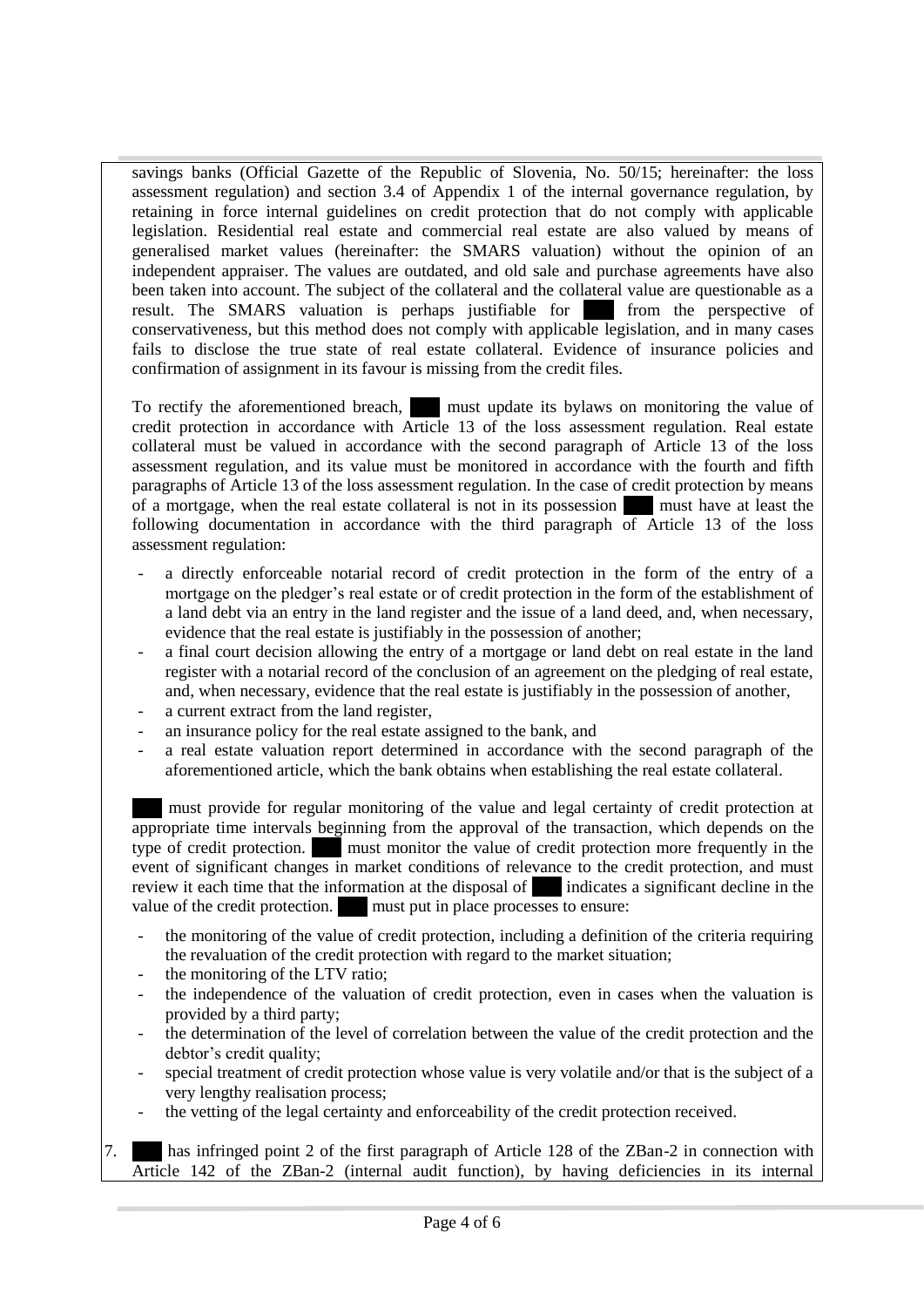governance arrangements in properly ensuring the scope and tasks of internal auditing.

To rectify the aforementioned breach, ....... must provide for a scope of internal auditing and the execution of internal auditing tasks in accordance with the standards for the professional practice of internal auditing and the corresponding codes (code of internal auditing principles and code of ethics of internal auditors).

8. ....... has infringed point 2 of the first paragraph of Article 128 of the ZBan-2 in connection with point 2 of the second paragraph of Article 136 of the ZBan-2 (functioning of the management board, compliance) and with the second paragraph of Article 146 of the ZBan-2 (compliance function), by having deficiencies in its internal governance arrangements in ensuring the functioning of the compliance function of

To rectify the aforementioned breach, must ensure the effective functioning of the compliance function that identifies the compliance risks to which is or could be exposed in its operations owing to a breach of the applicable regulations.

....... must review and update all the key bylaws of ........

The management board of  $\blacksquare$  is responsible for ensuring the compliance of  $\blacksquare$  with the applicable regulations and standards.

....... must put in place a system for controlling potential breaches of applicable regulations, contracts entered into, prescribed practices or ethical standards.

9. ....... has breached point 3 of the first paragraph of Article 128 of the ZBan-2 in connection with point 1 of Article 167 of the ZBan-2 (internal control mechanisms), by having deficiencies in its internal governance arrangements in providing for adequate internal control mechanisms and in reviewing the adequacy of risk management in connection with the assessment and provision of internal capital for all the risks to which is or could be exposed in its operations.

To rectify the aforementioned breach, ....... must put in place appropriate internal methodologies for assessing and providing internal capital for all the risks to which  $\mathbf{r}$  is or could be exposed in its operations.

- 10. has breached:
	- Point 2 of the first paragraph of Article 128 of the ZBan-2 in connection with points 1 and 2 of the second paragraph of Article 24 of the internal governance regulation, by failing to put in place effective risk management processes for identifying, measuring or assessing, controlling and monitoring the area of liquidity risk, as ....... has failed to put in place a procedure for dealing with breaches of risk limits or for determining the causes of breaches, including corresponding measures.

To rectify the aforementioned breach, .......must put in place a system that provides for the identification of breaches of limits in the area of liquidity risk within an appropriate time with regard to the nature and type of the risks, and must put in place procedures for dealing with breaches of limits in the area of liquidity risk and for determining the causes of breaches, including corresponding measures.

Point 5 of the second paragraph of Article 26 of the internal governance regulation, by failing to provide for timely reports in the area of liquidity risk.

To rectify the aforementioned breach, ....... must put in place a system to provide timely reports on